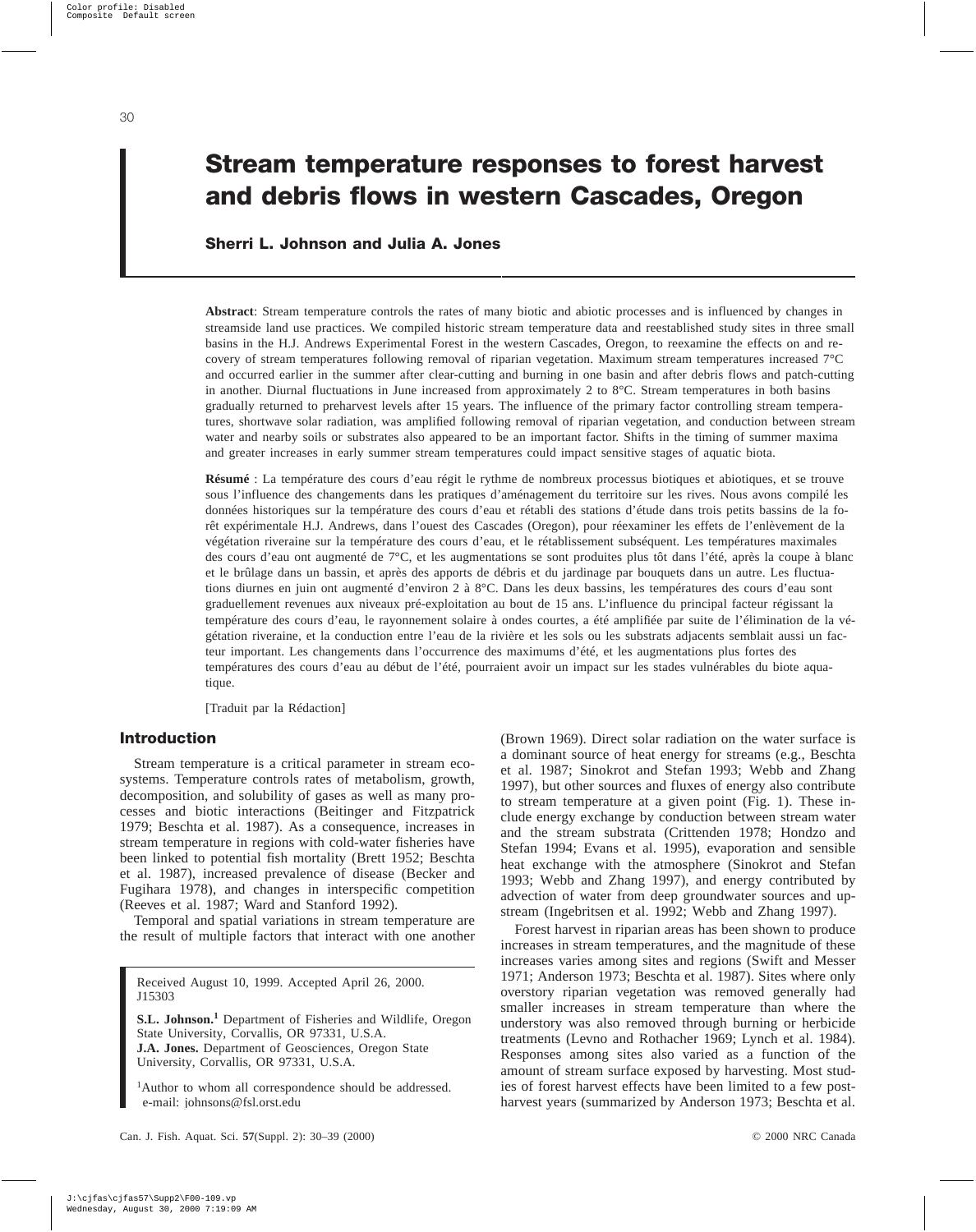

**Fig. 1.** Factors and mechanisms influencing stream temperature.

1987), and in other studies, the lack of pretreatment data has precluded documentation of stream temperature recovery to preharvest levels (Hostetler 1991). Although, to our knowledge, long-term responses of stream temperature have not been examined, except by Moring (1975), trends of diminishing stream temperatures with forest recovery have been observed or predicted (e.g., Brown and Krygier 1970; Swift 1982; Beschta and Taylor 1988).

Forest harvest and debris flows in small experimental basins in the H.J. Andrews Experimental Forest, western Cascades, Oregon, during the 1960s led to elevated stream temperatures in the years immediately following harvest (Levno and Rothacher 1967, 1969). Continued monitoring of stream temperatures, discharge, vegetation dynamics, and climate allows us to examine the long-term recovery of stream temperatures following forest harvest. Here, we examine (*i*) major mechanisms controlling stream temperatures, (*ii*) effects of riparian vegetation removal and recovery on summer stream temperatures, and (*iii*) changes in the timing of summer maximum stream temperatures following riparian vegetation removal.

# **Materials and methods**

#### **Study site**

This study was conducted in three small  $(< 1 \text{ km}^2)$  basins in the H.J. Andrews Experimental Forest (Fig. 2). The climate in the lower elevations of the western Cascade Mountains is considered xeric with warm dry summers and cool to cold rainy winters. Mean annual precipitation is 2.4 m, most of which occurs between November and April. Very little rain falls during summer, and stream flows generally decline from June through August (Fig. 3). Stream channels are steep and confined, with unsorted sediment ranging in size from boulders to silt and with large wood and exposed bedrock in some locations.

Prior to harvest, native vegetation in these small basins was 450 year-old forest dominated by Douglas-fir (*Pseudotsuga menziesii*). Stream flow and other basin characteristics (Table 1) have been monitored since 1952 as part of a paired-basin experiment to examine the effects of forest harvest on stream flow and vegetation. Results of this experiment have been described in other studies (e.g., Dyrness 1973; Jones and Grant 1996).

Forest harvest history differs among the three basins. Watershed 2 (WS 2) is an unharvested, unroaded basin with old-growth vegetation. Watershed 1 (WS 1) was 100% clear-cut between 1962 and 1966, but no roads were constructed. Trees, including those in riparian zone, were removed using cable-logging methods, logging slash was broadcast burned in September 1966, and some wood was removed from the channel (Levno and Rothacher 1969). In watershed 3 (WS 3), 2.6 km of roads were constructed between 1959 and 1961, and in 1963, 25% of the basin was harvested in three "patch cuts," which were then broadcast burned. In December 1964, debris flows scoured upstream sections of the channel to bedrock, removed all riparian vegetation, and deposited sediment and wood in the lower section (Levno and Rothacher 1967).

After harvest, herbaceous and shrub vegetation on hillslopes established rapidly, reaching preharvest levels of cover within 5 years and continuing to increase to twice the preharvest cover conditions over the next 10–20 years in both WS 1 and WS 3 (Halpern and Spies 1995). However, tree cover on hillslopes reestablished more slowly, with less than 10% cover after 5 years, 25% cover after 15 years, and 80–90% cover 30 years after harvest (Halpern and Spies 1995). In the riparian zone in WS 1, a dense stand of red alder (*Alnus rubra*) developed, creating canopy closure approximately 15 years after harvest. Alder stand development along the stream channel of WS 3 was less vigorous and limited by bedrock outcrops (F. Swanson, U.S. Forest Service, Forestry Sciences Laboratory, 3200 SW Jefferson Way, Corvallis OR 97331, U.S.A., personal observation). Riparian vegetation in WS 3 was removed by debris flows in February 1996 that again scoured the upper 1 km of channel and deposited sediment and large wood in the lower 200-m reach (Swanson et al. 1998).

#### **Data acquisition**

Stream temperature, discharge, air temperature, precipitation, solar radiation, and soil temperatures have been monitored over varying periods, with increased temporal resolution in the later years (Table 1). Stream temperature was monitored just above the stream gauging stations (Fig. 2). Precipitation and air temperature data were collected at the WS 2 climate station (C, Fig. 2), while solar radiation and soil temperature data were collected at the primary climate station (P, Fig. 2). Additional soil temperature data were collected in the WS 2 reference stand (R, Fig. 2). For the summer of 1967, when no solar radiation sensors were in place, solar radiation was modeled based on a multiple regression for the period 1979–1991, which estimated solar radiation as a function of solar angle, precipitation, and air temperature (Forest Science Data Bank, Corvallis, OR 97331, U.S.A.). Stream temperature data were suited for analysis at several temporal scales: (*i*) the 23-year record of summer maximum temperatures from 1959 to 1982, (*ii*) the 6 year record of weekly maximum and minimum temperatures from the summers of 1960, 1967–1970, and 1997, (*iii*) daily maximum and minimum summer temperatures in 1967 and 1997, and (*iv*) hourly summer stream temperatures in 1967 and 1997. Prior to 1997, stream temperatures were measured in degrees Fahrenheit to the nearest whole number. We converted all values to Celsius and report stream temperatures to the nearest 0.1°C, recognizing that slight differences in historic values would not have been detectable at this level of precision.

#### **Statistical analysis**

Statistical analyses were conducted to compare mean weekly maximum and minimum stream temperatures among years and months in WS 1, WS 2, and WS 3. Because daily stream temperatures are autocorrelated, and preharvest maximum and minimum stream temperatures had been collected at weekly time steps, the daily data from 1967 to 1970 and from 1997 were subsampled to obtain maximum and minimum stream temperatures for approxi-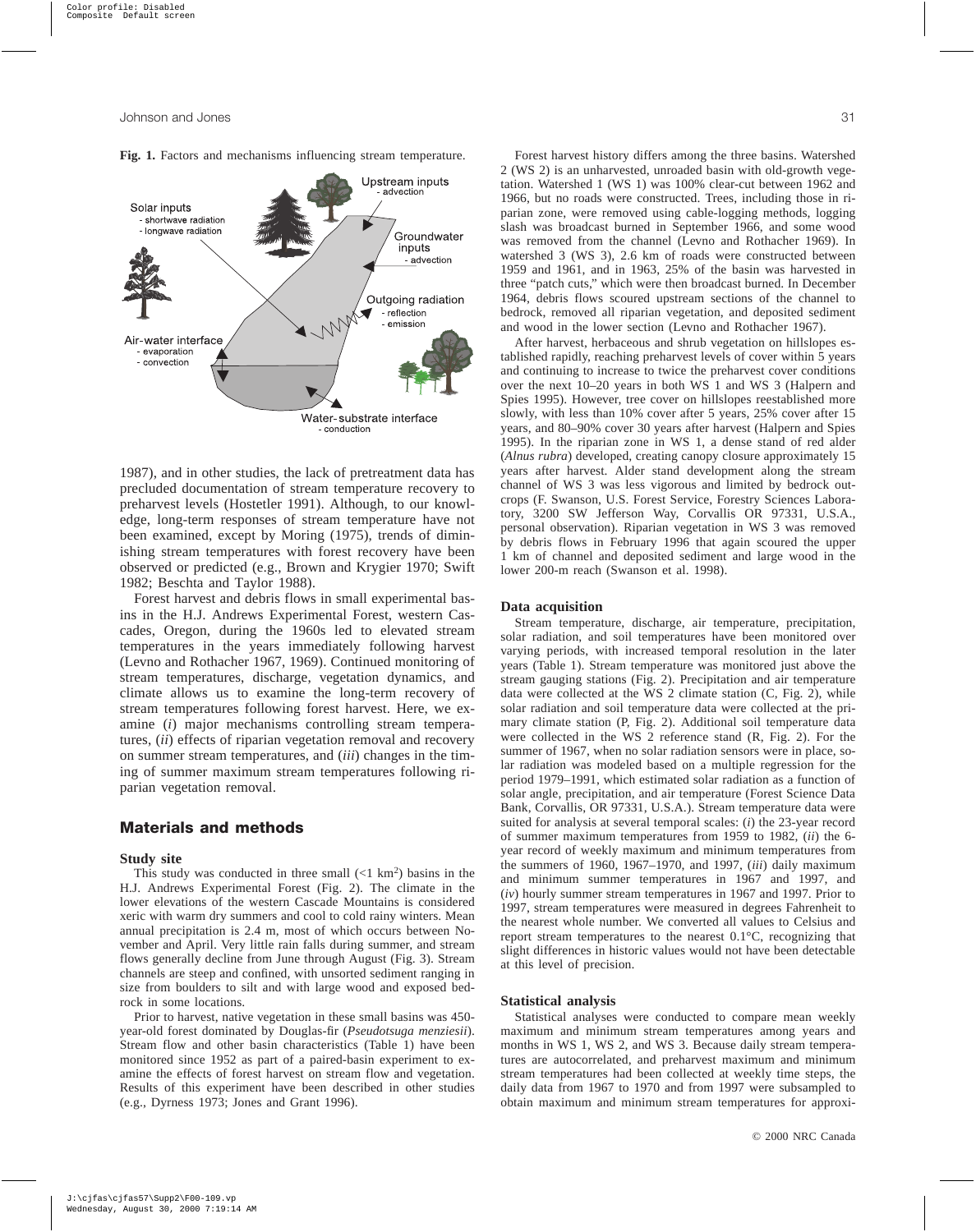

**Fig. 2.** Location of experimental basins in the H.J. Andrews Experimental Forest, western Cascades, Oregon. WS 1 was clear-cut and burned, WS 2 was unharvested, and WS 3 was patch-cut but debris flows scoured the channel.

 $km$ 

mately weekly intervals (ranging from 5 to 8 days) corresponding to those sampled in 1960. Hence, data consisted of 17 observations per summer of weekly maximum (minimum) stream temperatures, with four observations for June, four for July, five for August, and four for September. Statistical analyses were conducted using complete factorial analysis of variance (ANOVA) with post hoc tests using multiple comparisons (Neter et al. 1990). Interannual variation in stream temperatures from the unharvested basin (WS 2) was examined using weekly maximum or minimum stream temperature as the dependent variable and year and month as the independent variables. Interannual and monthly changes associated with clear-cutting or patch-cutting and debris flows were analysed using differences between harvested and unharvested basins. The dependent variable in these analyses was the difference between the maximum (or minimum) weekly stream temperatures in the harvested basins (WS 1 or WS 3) and the unharvested basin (WS 2); year and month were the independent variables. Post hoc tests of effects were conducted to identify significant differences. Because multiple years and months were compared, probabilities were conservatively adjusted using Tukey's highest significant difference test to guarantee an overall protection of  $\alpha = 0.05$  (Neter et al. 1990; SPSS, Inc. 1998).

## **Results**

#### **Interannual and seasonal variability**

In the unharvested basin, WS 2, summer temperatures var-

ied among years and among months. Maximum summer temperatures ranged from 15 to 19°C, with a mean of 16.7°C from 1959 to 1982 (Fig. 4). In WS 2, mean weekly maximum stream temperatures were not significantly different among the six years (1960, 1967–1970, and 1997) ( $F =$ 1.7,  $p = 0.129$ ) but were significantly higher in July and August than in June or September ( $F = 19.1$ ,  $p < 0.001$ ). Mean weekly minimum stream temperatures were significantly higher in 1967 than in 1960 (Table 2).

Despite differences in disturbances (timing and extent of forest harvest treatment and debris flows), maximum summer temperatures WS 1 and WS 3 had very similar trajectories from 1966 to 1982 (Fig. 4). In WS 1, summer maximum temperature increased to 23.9°C in 1967 and 1968, after clear-cutting and burning, and returned to preharvest levels by the early 1980s. In WS 3 in 1965, 2 years after patchcutting and 6 months after debris flows, the maximum stream temperature increased to 21.7°C, and in 1968, the summer maximum stream temperature reached 23.9°C.

Weekly maximum stream temperature differences between WS 1 and WS 2 increased significantly during the first several summers after clear-cutting and burning  $(F =$ 285.1,  $p < 0.001$ ) (Table 3). Differences in weekly minimum stream temperatures also increased in the first summers after harvest ( $F = 33.2$ ,  $p < 0.001$ ). Prior to harvest and again 30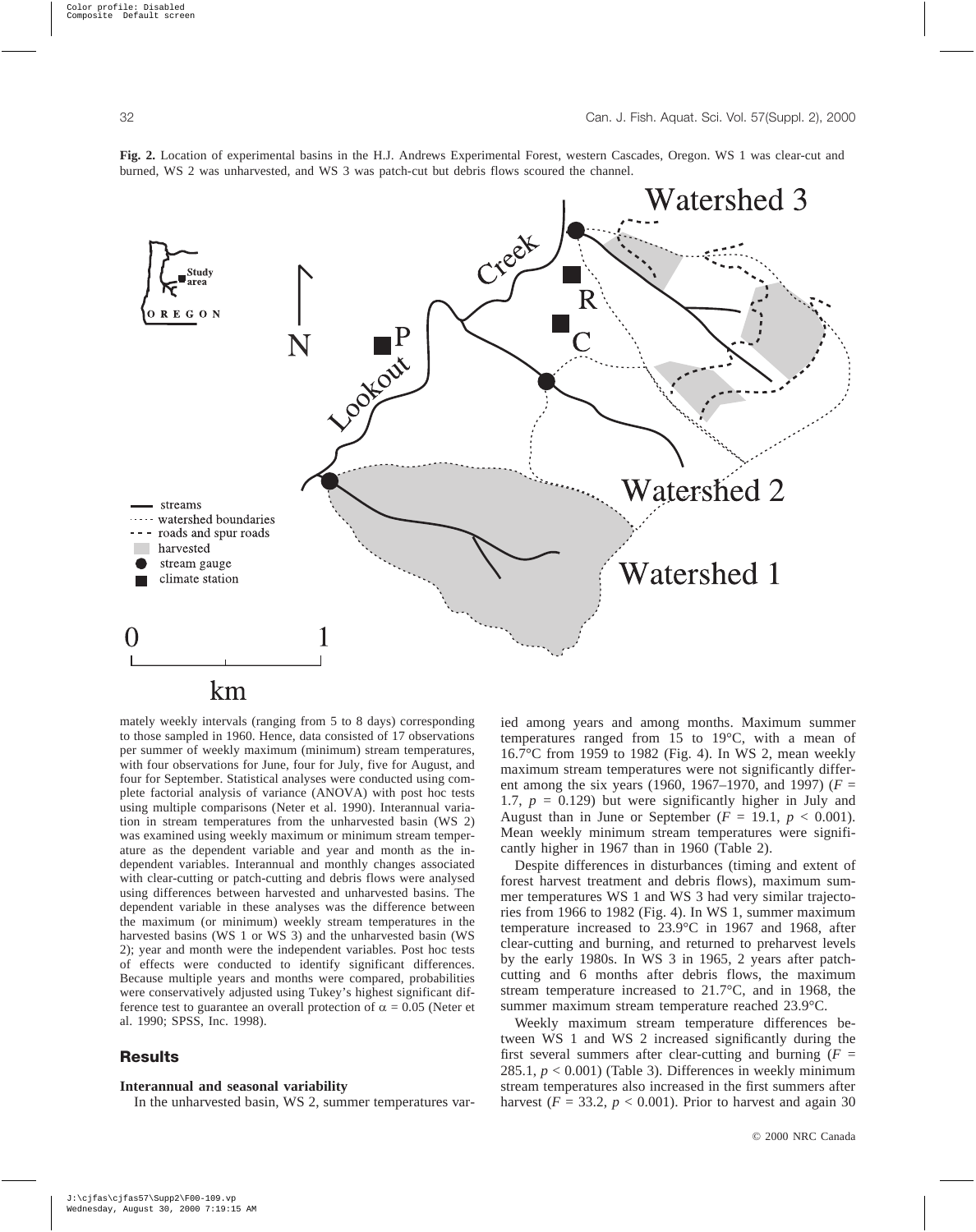a)

20

15

 $10$ 

 $\mathbf 5$ 

Discharge (L·s<sup>-1</sup>·km<sup>-2</sup>)

**Fig. 3.** Mean daily stream discharge measured at the stream gauging weirs in WS 1 (black line), WS 2 (dotted line), and WS 3 (grey line) during (*a*) 1967 and (*b*) 1997.



temperatures differed by less than 1°C (Table 3). In the first 4 years after clear-cutting, mean maximum weekly stream temperatures for the summer were 5.4–6.4°C higher in WS 1 than in WS 2, and mean minimum weekly stream temperatures were 1.6–2.0°C higher in WS 1 than in WS 2 (Table 3). Mean weekly maximum stream temperature differences in June and July were significantly greater than in September ( $F = 3.6$ ,  $p < 0.001$ ). After clear-cutting and burning, maximum stream temperature in June increased to 23.3°C and in July to 23.9°C. In September, maximum temperature was 20.1°C.

Weekly maximum stream temperature differences between WS 3 and WS 2 increased significantly after patchcutting combined with debris flows ( $F = 186.6$ ,  $p < 0.001$ ) (Table 3). Mean weekly minimum temperature differences increased in 1967 ( $F = 11.1$ ,  $p < 0.001$ ). Prior to harvest and debris flows, weekly maximum and minimum stream temperatures in WS 3 and WS 2 differed by less than 1.1°C; WS 3 had slightly lower maxima and higher minima than WS 2 (Table 3). In 1967–1969, mean weekly maximum stream temperatures for the summer were 3.5–5.2°C higher in WS 3 than in WS 2 and significantly different  $(p < 0.001)$  from those in 1960 (Table 3). Mean weekly maximum stream temperature differences were larger in June and July than in September ( $F = 4.9$ ,  $p < 0.001$ ). In 1997, stream temperatures in WS 3 reflected the recent channel disturbance by debris flows. Mean weekly maximum stream temperature differences from WS 2 were more than 2.0°C higher than in 1960 (*p* < 0.05) but less than in 1967–1969, after the 1964

Stream temperatures in the unshaded streams (WS 1 and WS 3) responded more dramatically to solar inputs than temperatures in the unharvested basin (WS 2). Differences in daily maximum stream temperatures between WS 1 and WS 2 and between WS 3 and WS 2 were amplified during periods of high solar inputs and reduced during periods of cloud cover in 1967 (Figs. 5*c* and 5*d*). Differences between daily maximum stream temperature in harvested and unharvested basins (WS 1 and WS 2 or WS 3 and WS 2) were greatest in late June and early July and decreased through the summer (Fig. 5*c*).

#### **Diurnal and hourly variability**

Stream temperatures in the unshaded streams had wider diurnal fluctuations than in the unharvested basin. In 1967, the maximum diurnal range of stream temperatures was 6– 8°C in WS 1 and 5–6°C in WS 3 but only 1–2°C in WS 2 (Figs. 5*a* and 5*b*). By 1997, the diurnal range of stream temperatures was 1–2°C in all three basins (Figs. 6*a* and 6*b*). The timing of daily maxima also changed following clearcutting in WS 1. In mid-July 1967, daily maximum stream temperatures occurred at 13:00, 6 h earlier than in the oldgrowth unharvested basin, where stream temperatures peaked at 19:00. Daily minimum stream temperatures occurred at 05:00 in WS 1, whereas in WS 2, they occurred at 08:30. In 1997 in both WS 1 and WS 2, daily maxima occurred between 18:30 and 19:30 and minima occurred at 08:00.

Based on daily mean stream temperatures starting on June 1, degree-days accumulated more rapidly in the clear-cut basin and the basin affected by debris flows than in the unharvested basin. In WS 1 in 1967, 1000 degree-days had accumulated by July 29, 2 weeks earlier than in WS 2 (Fig. 7*a*), whereas in 1997, degree-days accumulated at similar rates in both basins (Fig. 7*b*). In WS 3 in 1967, 1000 degreedays had accumulated 10 days earlier than in WS 2 and 8 days earlier in 1997 (Fig. 7).

#### **Soil temperatures**

Diurnal temperature fluctuations in shaded versus unshaded streams were quite similar to soil temperature fluctuations in an old-growth forest stand versus a forest gap (Figs. 5 and 8). In a forest gap, surface soil temperatures (10 cm depth) showed wide diurnal fluctuations and reached summer maxima exceeding 25°C (Fig. 8*a*). Under forest canopy in an old-growth forest stand, surface soil temperatures had narrower diurnal fluctuations and were generally 5°C cooler than temperatures in forest gaps (Fig. 8*b*). Soil temperatures at depth at both sites were cooler than at the surface, had reduced diurnal fluctuations, and were temporally lagged; maximum values at 100 cm occurred in early September, whereas those nearer the surface occurred in mid-August (Fig. 8*a*). In the old-growth forest, stream temperatures were slightly lower than soil temperatures at 30 cm; temperatures in the stream and at 30 cm reached maximum values in mid-August.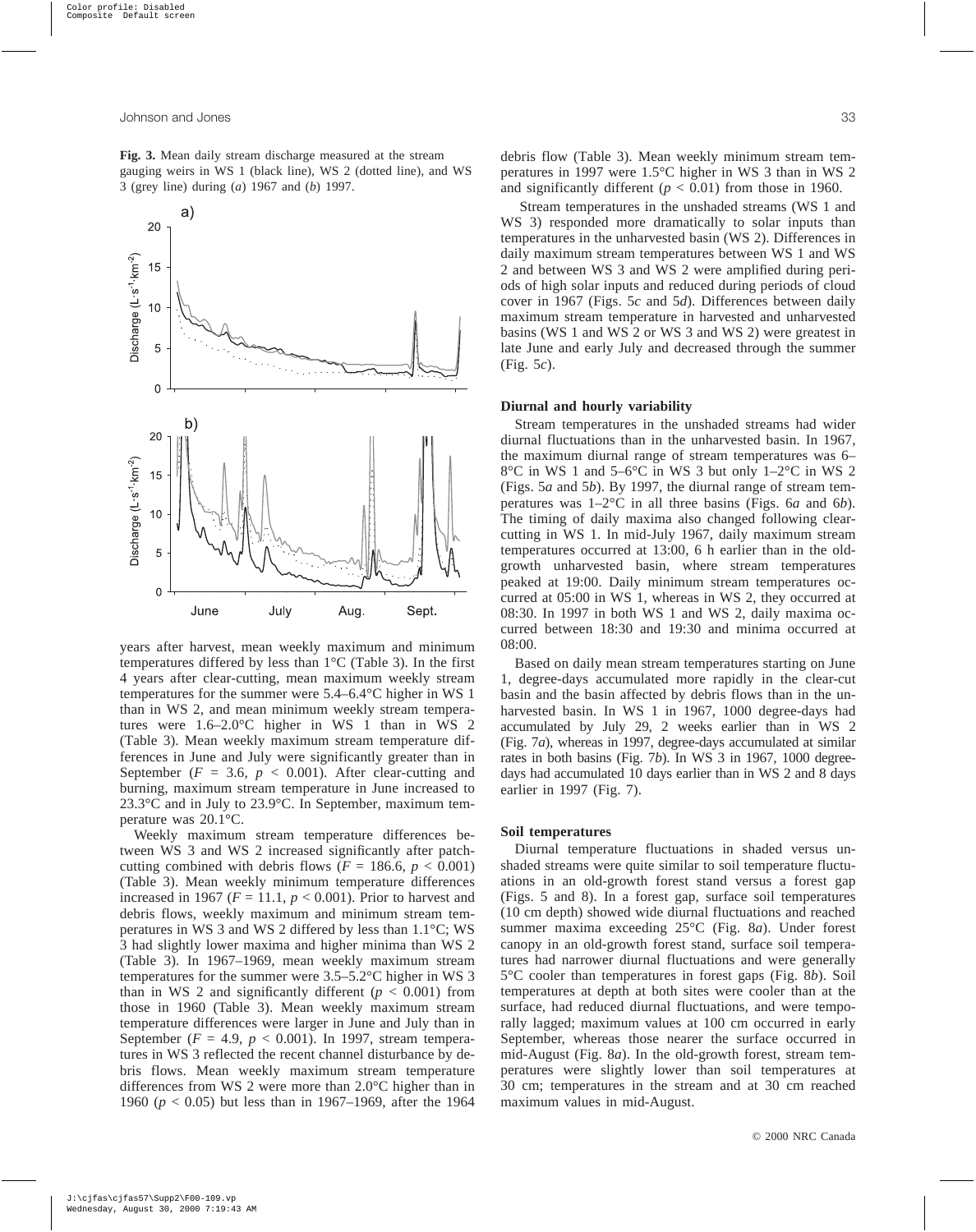| Variable           | Location                                         | Device                                                | Extent of record    | Resolution       |
|--------------------|--------------------------------------------------|-------------------------------------------------------|---------------------|------------------|
| Stream temperature | WS 1, WS 2, WS 3 stream gauges                   | "U" tube max.-min.<br>thermometers                    | 1959–1966 (summers) | Weekly max.-min. |
|                    | WS 1, WS 2, WS 3 stream gauges                   | Transducer thermometers<br>and punch tape recorders   | 1967–1982           | $Hourly*$        |
|                    | WS 1, WS 2, WS 3 stream gauges                   | Optic Stowaways                                       | 1997–present        | $30 \text{ min}$ |
| Stream discharge   | WS 1, WS 2, WS 3 stream gauges                   | Stevens A-35 recorder                                 | $1952$ -present     | Hourly           |
| Air temperature    | WS 2 climate station                             | Hi-Q hygrothermograph                                 | $1958$ -present     | Daily max.-min.  |
| Precipitation      | WS 2 climate station                             | Universal recording rain<br>gauge                     | 1957–present        | Daily            |
| Solar radiation    | Primary climate station                          | Pyranometer with<br>thermopyle sensor, data<br>logger | $1972$ -present     | Hourly           |
| Soil temperature   | Primary climate station at 10, 20,<br>50, 100 cm | Thermistor probes and data<br>logger                  | 1994–present        | Dourly           |
| Soil temperature   | WS 2 reference stand                             | Thermistor probes at 10, 20,<br>$30 \text{ cm}$       | 1987–present        | Daily max.-min.  |

**Table 1.** Locations, devices, and extent and resolution of data records used in this study.

\*Only summer maximums are available from 1971 to 1982.

**Fig. 4.** Maximum summer season stream temperature (June 1 – September 30) from 1959 through 1982. WS 1(squares) was clear-cut between 1962 and 1966 and then slash burned. WS 2 (circles) was unharvested. WS 3 (triangles) had roads constructed between 1959 and 1961, was patch-cut during 1962–1963, and had debris flows scour the channel in 1964.



## **Discussion**

Stream temperature responses to removal of riparian vegetation occurred at multiple temporal scales, including increases in maximum and minimum daily, weekly, and summer stream temperatures, increased diurnal fluctuations, and shifts in the timing of stream temperature maxima to earlier in the summer season and on a given day. The magnitude and timing of temperature changes are a result of the multiple mechanisms that interact to control stream temperature dynamics.

## **Physical controls**

This study highlighted the importance of solar radiation as a primary driver of stream temperatures and the increased influence of radiation when riparian vegetation was removed, either by clear-cutting and burning or by debris flows. The direct mechanism by which solar radiation warms exposed stream water and soils is radiative exchange (Brown 1969; Monteith and Unsworth 1980). In this study and in others (Brown and Krygier 1970; Holtby 1988), the largest increases in stream temperature after riparian removal occurred not at the usual time of maximum stream temperatures, but in early summer, which coincided with the timing of maximum solar inputs. The shift in timing of increased temperatures was not readily discernable in the daily maximum–minimum temperature records but became apparent in the differences between maximum daily temperatures in shaded and unshaded streams. This pattern of differences between daily maxima parallels the daily magnitude of summer solar radiation that was able to penetrate to the stream surfaces in WS 1 and WS 3 when riparian vegetation had been removed.

Conduction between water and alluvial substrates is often underestimated as an important mechanism influencing stream temperature (Brown 1969; Beschta et al. 1987), and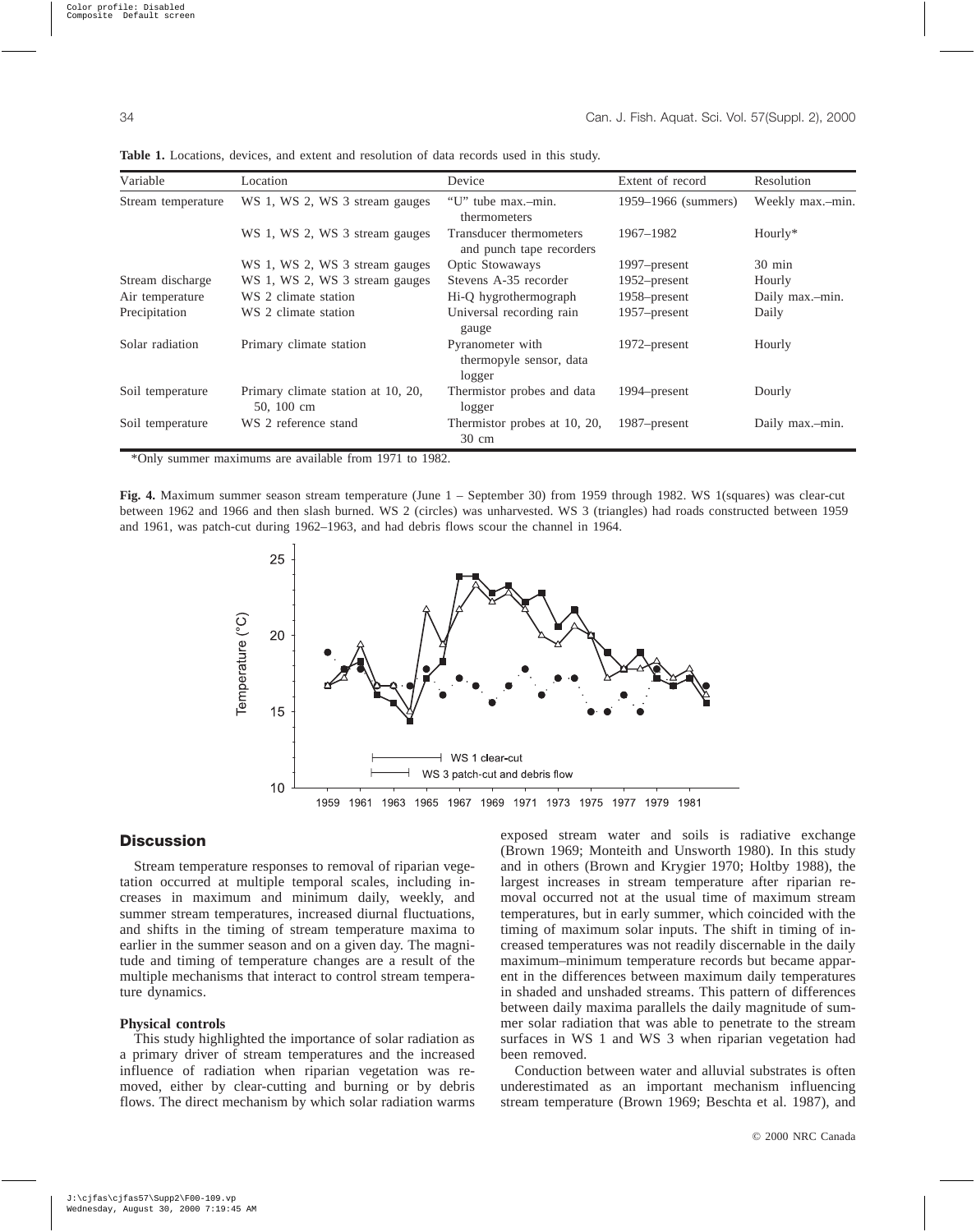| s,           |
|--------------|
| I<br>×<br>۰. |

|      | Stream temperature $(^{\circ}C)$ |           | Air temperature $(^{\circ}C)$ |           | Mean daily         | Mean daily $Q$                   |
|------|----------------------------------|-----------|-------------------------------|-----------|--------------------|----------------------------------|
|      | Mean max.                        | Mean min. | Mean max.                     | Mean min. | precipitation (mm) | $(L \cdot s^{-1} \cdot km^{-2})$ |
| 1960 | $15.2\ a$                        | 10.3 a    | 26.0                          | 9.6       | 1.0                | 7.5                              |
| 1967 | $15.2\ a$                        | 12.3 b    | 28.9                          | 10.7      | 0.8                | 2.8                              |
| 1968 | 14.1 $a$                         | 11.1 $ab$ | 24.2                          | 10.5      | 2.7                | 5.8                              |
| 1969 | 14.2 $a$                         | $11.2$ ab | 25.5                          | 9.9       | 1.8                | 7.2                              |
| 1970 | 14.5 $a$                         | $10.8$ ab | 26.4                          | 9.4       | 1.0                | 4.3                              |
| 1997 | 14.6 $a$                         | 11.7 $ab$ | 23.3                          | 10.3      | 2.3                | 6.0                              |

**Table 2.** Average summer conditions (June 1 – September 30) in the unharvested basin, WS 2, during the years indicated.

**Note:** Stream temperatures are averages of weekly maxima or minima. Air temperatures are the averages of daily maxima or

minima. Precipitation is the average of daily totals for the summer. Discharge (*Q*) is the average of daily means. Stream

temperatures were compared among years using ANOVA; values within a column followed by the same letter are not significantly different (Tukey's highest significant difference test,  $p < 0.05$ ).

**Table 3.** Average differences in weekly maximum or minimum stream temperatures between basins.

|      |                  |              | WS 1 and WS 2 |          | WS 3 and WS 2 |  |
|------|------------------|--------------|---------------|----------|---------------|--|
|      | $\boldsymbol{n}$ | Maximum      | Minimum       | Maximum  | Minimum       |  |
| 1960 | 17               | $-0.8 a$     | 0.5 a         | $-1.1 a$ | 0.4 a         |  |
| 1967 | 17               | 5.8 <i>b</i> | 2.0h          | 3.5 b    | 1.0 h         |  |
| 1968 | 17               | 6.2h         | 2.0h          | $5.2\ c$ | $-0.1 a$      |  |
| 1969 | 17               | 6.4h         | 1.8h          | 5.1 $c$  | 0.1 a         |  |
| 1970 | 17               | 5.4h         | 1.8 b         |          |               |  |
| 1997 | 17               | $-0.4 a$     | 0.1 a         | 1.6 d    | 1.5h          |  |

**Note:** The weekly maxima or minima in the unharvested basin (WS 2) were subtracted from those of the clear-cut basin (WS 1) or of the basin with patch cuts and debris flows (WS 3). Data were not available for WS 3 in 1970. Differences were compared among years using ANOVA; values within a column followed by the same letter are not significantly different (Tukey's highest significant difference test,  $p < 0.05$ ).

we suggest that, in reaches without advective inputs, conduction may be second in importance after solar inputs. Conduction from near stream soils and alluvial substrates may account for more of the stream temperature dynamics than is generally recognized (Hondzo and Stefan 1994). Several physical factors contribute to these fluxes of heat. First, heat exchange occurs from materials at higher temperatures to those at lower temperatures, and second, the rate of heat transfer between water and substrates is three orders of magnitude greater than the rate between water and air (Monteith and Unsworth 1980). Moreover, a large amount of stream water may be in contact with substrates, especially during subsurface and hyporheic flow. In this study, stream temperatures under forest cover were cooler than surface or subsurface soil temperatures in the daytime or at night. In forest gaps or disturbed riparian areas, direct solar radiation increases the temperature of soils and alluvial substrates that could conduct heat to the streams (Hondzo and Stefan 1994; Evans et al. 1995). Conduction from alluvial substrates might explain the observed increases in minimum stream temperatures after forest harvest.

Conduction can have different a magnitude of influence on stream temperature in bedrock versus alluvial reaches. Large variations in maximum and minimum stream temperatures presently occur along the length of the recently disturbed channel in WS 3; these temperature variations coincide with erosional and depositional areas and corresponding changes in types of substrates and flow paths of water (S.L. Johnson, unpublished data). Debris flows in 1996 resulted in less increase in stream temperatures at the downstream gauging station than the 1964 debris flows. Conduction between stream water and continuous bedrock, especially relating to minimum temperatures, would have different dynamics than conduction in alluvial substrates, possibly as a function of temperature gradients within bedrock.

Stream discharges, which decline through the summer in western Oregon, have been suggested as an influence of the timing of maximum summer stream temperatures (Brown 1969). In these forested basins, there is a temporal lag between maximum solar inputs in June and maximum stream temperatures in late summer. However, we found the timing of stream maxima to be unrelated to the seasonal pattern of discharge in unshaded streams. If the timing of summer high stream temperatures was driven by low stream flows, and given that flows declined in a similar manner in both harvested and unharvested basins, then the highest temperatures in both basins should have occurred at the time of lowest flows. Instead, stream temperatures in the clear-cut basin reached high levels by late June, while those in the shaded channel increased more slowly through the summer. Discharge is a factor in stream temperature budgets (Brown 1969), as a function of the volume and the residence time of water, but increased direct solar inputs appeared to be the dominant influence of the timing of maximum temperatures in streams without riparian vegetation.

Stream temperatures returned to preharvest levels in WS 1 approximately 15 years after clear-cutting, coinciding with canopy closure in the riparian zone. Although some studies have observed a trend of decreasing maxima with each year postharvest (Moring 1975; Swift 1982), our results fit more closely to the temperature recovery trajectory postulated by Beschta and Taylor (1988), who suggested that limited riparian vegetation regrowth during the first 5 years postharvest would not affect high maximum stream temperatures but that during the next 15 years, the recovery of riparian vegetation would lead to a linear decrease in stream temperatures. Although our sites had similar trajectories of temperature recovery and returned to preharvest levels, the species composition of the overstory riparian vegetation shifted from primarily conifer to deciduous. Because of potential variation in factors influencing riparian vegetation recovery among sites and regions, the timing of riparian vegetation establishment and stream temperature recovery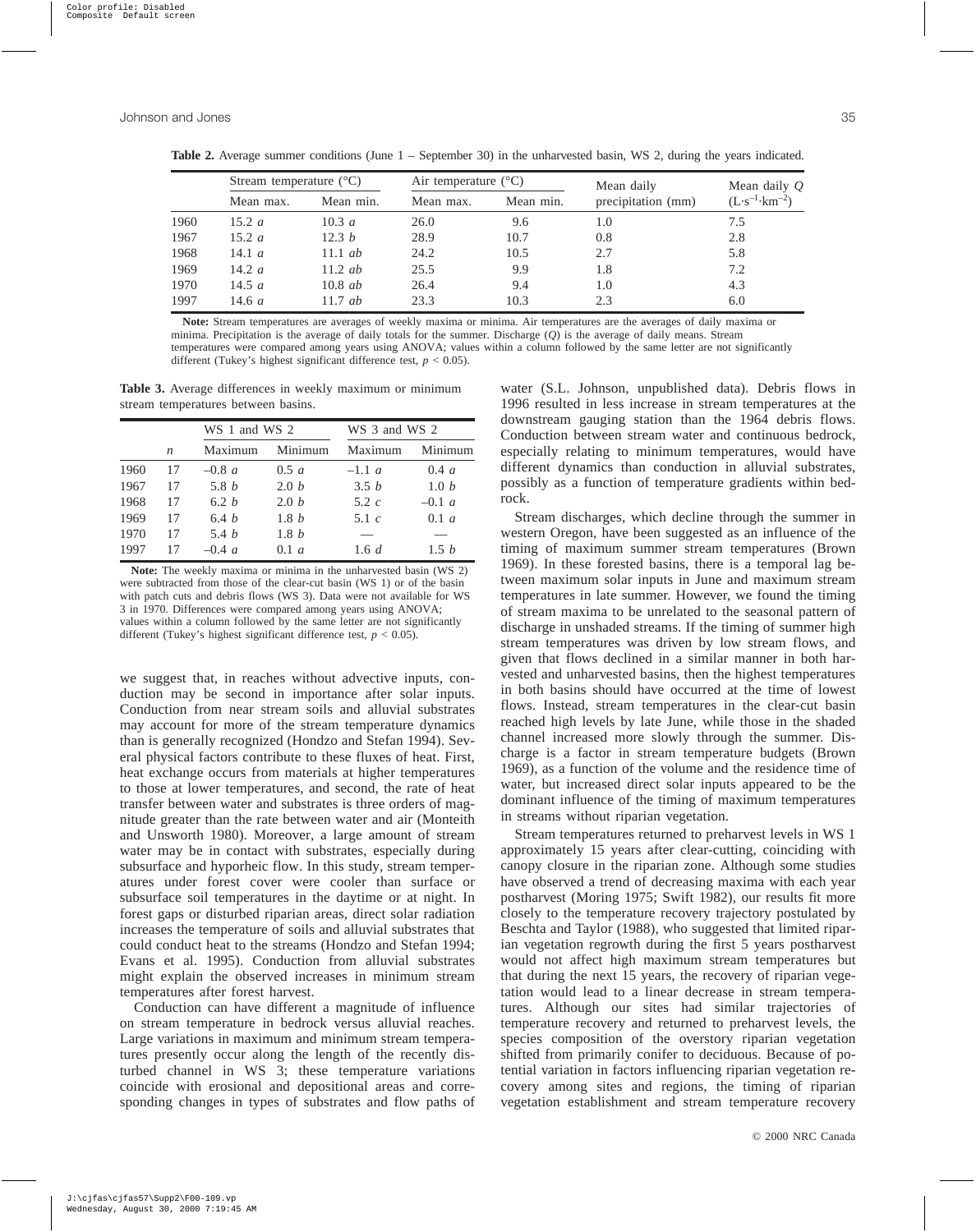**Fig. 5.** In 1967, (*a*) maximum and minimum daily stream temperatures for the clear-cut basin (WS 1) (black line) and unharvested basin (WS 2) (grey line) from June through September, (*b*) maximum and minimum daily stream temperatures for the basin with patch cuts and debris flows (WS 3) (black line) and the unharvested basin (WS 2) (grey line), (*c*) differences between daily maximum stream temperature for WS 1 and WS 2 (black line) and WS 3 and WS 2 (grey line), and (*d*) calculated daily solar radiation.



**Fig. 6.** In 1997, (*a*) maximum and minimum daily stream temperatures for the clear-cut basin (WS 1) (black line) and unharvested basin (WS 2) (grey line) from June through September, (*b*) maximum and minimum daily stream temperatures for the basin with patch cuts and debris flows (WS 3) (black line) and the unharvested basin (WS 2) (grey line), (*c*) differences between daily maximum stream temperature for WS 1 and WS 2 (black line) and WS 3 and WS 2 (grey line), and (*d*) measured daily solar radiation.



cannot necessarily be extrapolated to other locations without consideration of specific processes and mechanisms.

## **Biotic implications**

Changes in the seasonal timing of increased temperatures

may have subtle but important effects on stream biota. The greater increases in early summer stream temperatures documented in this study coincide with early developmental stages of many organisms, possibly leading to different types of impacts than if temperature increases primarily oc-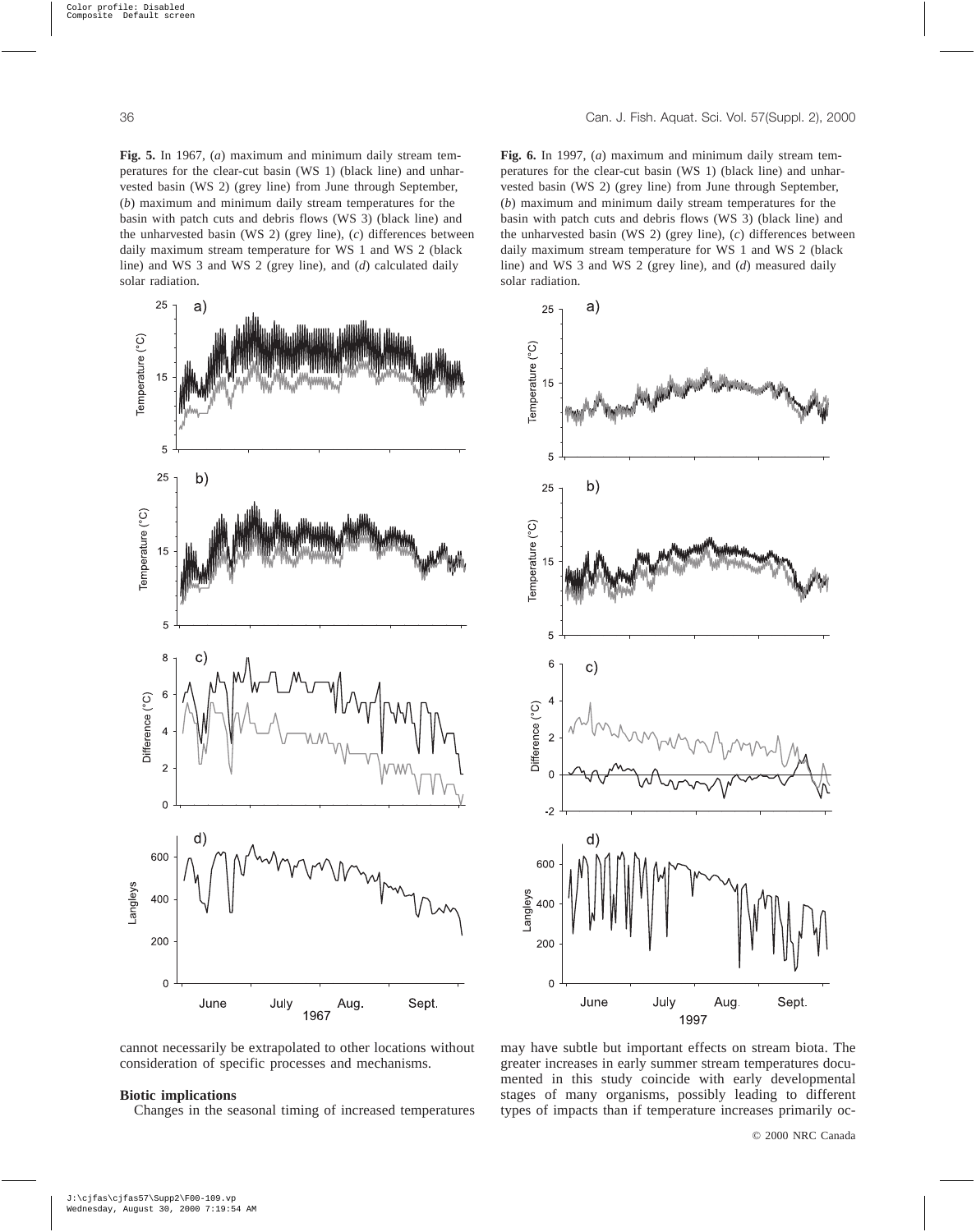**Fig. 7.** Cumulative degree-days, calculated beginning June 1, using mean daily stream temperature for the clear-cut basin (WS 1) (black line), unharvested basin (WS 2) (dotted line), and the basin with patch cuts and debris flows (WS 3) (grey line) in (*a*) 1967 and (*b*) 1997.



curred at times of historical maximum summer temperatures. Aquatic organisms are quite sensitive to changes in stream temperatures (e.g., Beitinger and Fitzpatrick 1979; Vannote and Sweeney 1980; Ward and Stanford 1992); increases in maximum stream temperature can be lethal, but increases of sublethal temperature result in changes in metabolism and growth rates (Medvick 1979; Thomas et al. 1986) as well as changes in food web dynamics and competitive interactions (Brett 1952; Reeves et al. 1987). Higher temperatures require more energy from biota to sustain increased rates and processes and can deplete the energy reserves of individual fish (Thomas et al. 1986). Increased temperature can also lead to greater virulence of bacterial diseases (Becker and Fugihara 1978) at a time when individuals are being subjected to thermal stress and have reduced resistance (Thomas et al. 1986). Upper thermal limits for organisms vary by species and life stage of the organism (Brett 1952; Coutant 1977), with the young generally being most sensitive to increases in the temperature of their environment.

Increased rates of accumulation of thermal degree-days, as observed in this study, have been shown to affect life history patterns and timing of emergence of biota. Following forest harvest in a coastal Oregon stream, an average subsurface stream temperature increase of 1.5°C in coho salmon (*Oncorhynchus kisutch*) spawning beds was estimated to shorten the incubation period of salmon eggs by 13 days (Ringler and Hall 1975). In a stream in British Columbia, juvenile coho salmon smolts grew more rapidly following clear-cutting and an increase in stream temperatures and migrated earlier to the ocean than before forest harvest (Holtby

**Fig. 8.** Maximum and minimum daily soil temperature in 1997 (*a*) 10 (black line), 50 (grey line), and 100 cm (dotted line) below the surface in the forest gap (primary climate station), and (*b*) 10 (black line) and 30 cm (grey line) below the surface in an old-growth forest (WS 2 reference stand).



1988). Earlier migration of these smolts may have led to reduced survival rates due to increased exposure to migrating predators (Holtby 1988). Aquatic macroinvertebrates are also impacted by changes in stream temperatures (Vannote and Sweeney 1980; Ward and Stanford 1992). Higher stream temperatures resulted in more rapid growth of invertebrates through their instar phases and hatching at smaller sizes (Vannote and Sweeney 1980).

The increased range of variation in stream temperature at diurnal, weekly, and seasonal time scales shown in this study could have important biological impacts (Medvick 1979; Thomas et al. 1986). Generally, in undisturbed forested streams, the range of temperature variation increases with length of time over which data are evaluated, leading to greater variation at the seasonal scale than at the diurnal scale. However, after clear-cutting and burning, the diurnal range of temperature in early summer (6–8°C) was as great as the seasonal range in an unharvested basin (8°C). Similar diurnal increases have been found in other regions (Swift 1982; Lynch et al. 1984). These rapid fluctuations in temperature could lead to stress for organisms (Thomas et al. 1986), although the specific tolerances and responses of most organisms to rapid temperature fluctuations are not well known.

In summary, not only were maximum and minimum stream temperatures higher following clear-cutting, but the temperature differences between shaded and unshaded streams were greatest early in the summer season. Our re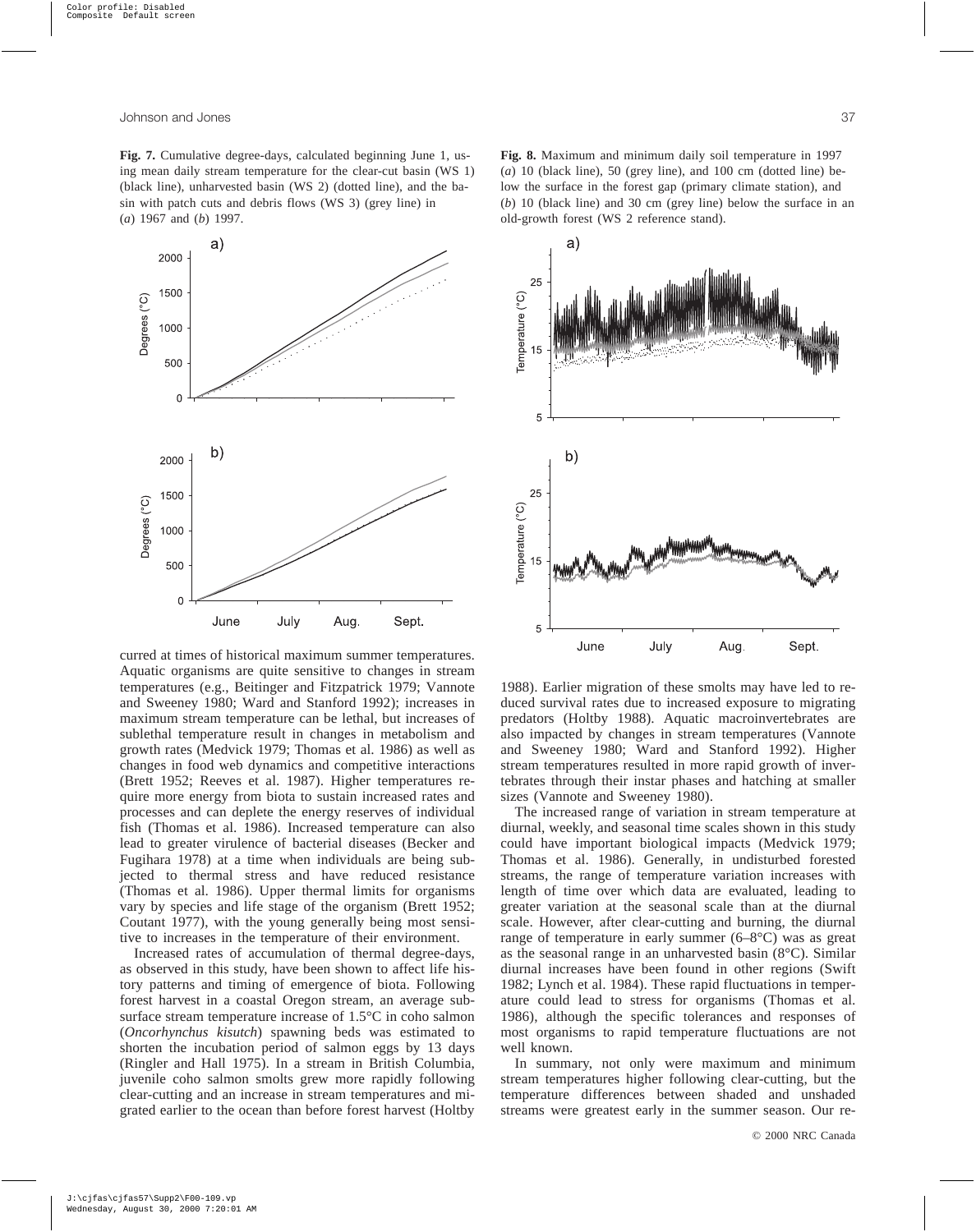sults support the hypotheses that stream temperatures in these basins are driven by fluxes of shortwave solar radiation that can be modified by riparian shading and that conduction from the soils and alluvial substrates is of greater importance than generally recognized. Although regrowth of deciduous riparian vegetation resulted in a return to preharvest stream temperatures approximately 15 years postharvest, site-specific factors may produce shorter or longer recovery times for stream temperatures at other sites. There is a need to better understand the spatial and temporal factors influencing the direct shading of stream channels for successful riparian restoration activities to moderate high stream temperatures. Research on the potential for heat dissipation through interaction of stream water with shaded alluvial substrates is also needed. In addition, studies of the effects of wide diurnal stream temperature fluctuations on aquatic biota would be very valuable.

## **Acknowledgments**

This research was supported by a National Science Foundation postdoctoral fellowship to S.L. Johnson (DEB 9627373), the U.S. Forest Service Pacific Northwest Research Station, and National Science Foundation grants (DEB 9632921) in support of the Long-Term Ecological Research Program at the H. J. Andrews Experimental Forest. The Forest Science Data Bank (Oregon State University and USDA Forest Service) provided access to climatic and hydrologic data (http://www.fsl.orst.edu/lter). We gratefully acknowledge the assistance of C. Johnson, D. Henshaw, A. Levno, C. Creel, J. Moreau, and G. Downing. Helpful comments on the manuscript were provided by J.D. Hall, N. Ringler, H. Li, and R. Carignan.

# **References**

- Anderson, H.W. 1973. The effects of clearcutting on stream temperature: a literature review. DNR Rep. No. 29. Washington Department of Natural Resources, Olympia, Wash.
- Becker, C.D., and Fugihara, M.P. 1978. The bacterial pathogen, *Flexibacter columnaris*, and its epizootiology among Columbia River fish: a review and synthesis. Am. Fish. Soc. Monogr. No. 2.
- Beitinger, T.L., and Fitzpatrick, L.C. 1979. Physiological and ecological correlates of preferred temperature in fish. Am. Zool. **19**: 319–329.
- Beschta, R.L., and Taylor, R.L. 1988. Stream temperature increases and land use in a forested Oregon watershed. Water Resour. Bull. **24**: 19–25.
- Beschta, R.L., Bilby, R.E., Brown, G.W., Holtby, L.B., and Hofstra, T.D. 1987. Stream temperature and aquatic habitat: fisheries and forestry interactions. *In* Streamside management: forestry and fishery interactions. *Edited by* E.O. Salo and T.W. Cundy. Institute of Forest Resources, University of Washington, Seattle, Wash. pp. 191–232.
- Brett, J.R. 1952. Temperature tolerances in young Pacific salmon, *Oncorhynchus*. J. Fish. Res. Board Can. **9**: 268–323.
- Brown, G.W. 1969. Predicting temperatures of small streams. Water Resour. Res. **5**: 68–75.
- Brown, G.W., and Krygier, J.T. 1970. Effects of clear-cutting on stream temperature. Water Resour. Res. **6**: 1133–1139.
- Coutant, C.C. 1977. Compilation of temperature preference data. J. Fish. Res. Board Can. **34**: 739–745.

Crittenden, R.N. 1978. Sensitivity analysis of a theoretical energy

balance model for water temperatures in small streams. Ecol. Model. **5**: 207–224.

- Dyrness, C.T. 1973. Early stages of plant succession following logging and burning in the western Cascades of Oregon. Ecology, **54**: 57–69.
- Evans, E.C., Greenwood, M.T., and Petts, G.E. 1995. Short communication: thermal profiles within river beds. Hydrol. Processes, **9**: 19–25.
- Halpern, C.B., and Spies, T.A. 1995. Plant species diversity in natural and managed forests of the Pacific Northwest. Ecol. Appl. **5**: 913–934.
- Holtby, L.B. 1988. Effects of logging on stream temperatures in Carnation Creek, British Columbia, and associated impacts on the coho salmon (*Oncorhynchus kisutch*). Can. J. Fish. Aquat. Sci. **45**: 502–515.
- Hondzo, M., and Stefan, H.G. 1994. Riverbed heat conduction prediction. Water Resour. Res. **30**: 1503–1513.
- Hostetler, S.W. 1991. Analysis and modeling of long-term stream temperatures on the Streamboat Creek basin, Oregon: implications for land use and fish habitat. Water Resour. Bull. **27**: 637–647.
- Ingebritsen, S.E., Sherrod, D.R., and Mariner, R.H. 1992. Rates and patterns of groundwater flow in the Cascade range volcanic arc, and the effect on subsurface temperature. J. Geophys. Res. **97**: 4599–4627.
- Jones, J.A., and Grant, G.E. 1996. Peak flow responses to clearcutting and roads in small and large basins, western Cascades, Oregon. Water Resour. Res. **32**: 959–974.
- Levno, A., and Rothacher, J. 1967. Increases in maximum stream temperatures after logging in old-growth Douglas-fir watersheds. U.S. For. Serv. Pac. Northwest For. Range Exp. Stn. Res. Note PNW-65.
- Levno, A., and Rothacher, J. 1969. Increases in maximum stream temperatures after slash burning in a small experimental watershed. U.S. For. Serv. Pac. Northwest For. Range Exp. Stn. Res. Note PNW-110.
- Lynch, J.A., Rishel, G.B., and Corbett, E.S. 1984. Thermal alterations of streams draining clearcut watersheds: quantification and biological implications. Hydrobiologia, **111**: 161–169.
- Medvick, P.A. 1979. Growth rates of juvenile maomao, *Abudefduf abdominalis*, at constant and cyclic temperatures. Trans. Am. Fish. Soc. **108**: 293–298.
- Monteith, J.L., and Unsworth, M. 1980. Principles of environmental physics. 2nd ed. Routledge, Chapman, and Hall, London, U.K.
- Moring, J.R. 1975. The Alsea watershed study: effects of logging on aquatic resources of three headwater streams of the Alsea River, Oregon. Part II. Changes in environmental conditions. Fish. Res. Rep. No. 9. Oregon Department of Fish and Wildlife, Corvallis, Oreg.
- Neter, J., Wasserman, W., and Kutner, M.H. 1990. Applied linear statistical models: regression, analysis of variance, and experimental designs. 3rd ed. Irwin, Homewood, Ill.
- Reeves, G.H., Everest, F.H., and Hall, J.D. 1987. Interactions between the redside shiner (*Richardsonius balteatus*) and the steelhead trout (*Salmo gairdneri*) in western Oregon: the influence of water temperature. Can. J. Fish. Aquat. Sci. **44**: 1603–1613.
- Ringler, N.H., and Hall, J.D. 1975. Effects of logging on water temperature and dissolved oxygen in spawning beds. Trans. Am. Fish. Soc. **104**: 111–121.
- Sinokrot, B.A., and Stefan, H.G. 1993. Stream temperature dynamics: measurements and modeling. Water Resour. Res. **29**: 2299–2312.
- SPSS, Inc. 1998. Systat, version 8.0. SPSS, Inc., Chicago, Ill.
- Swanson, F.J., Johnson, S.L., Gregory, S.V., and Acker, S.A. 1998. Flood disturbance in a forested mountain landscape. BioScience, **48**: 681–689.